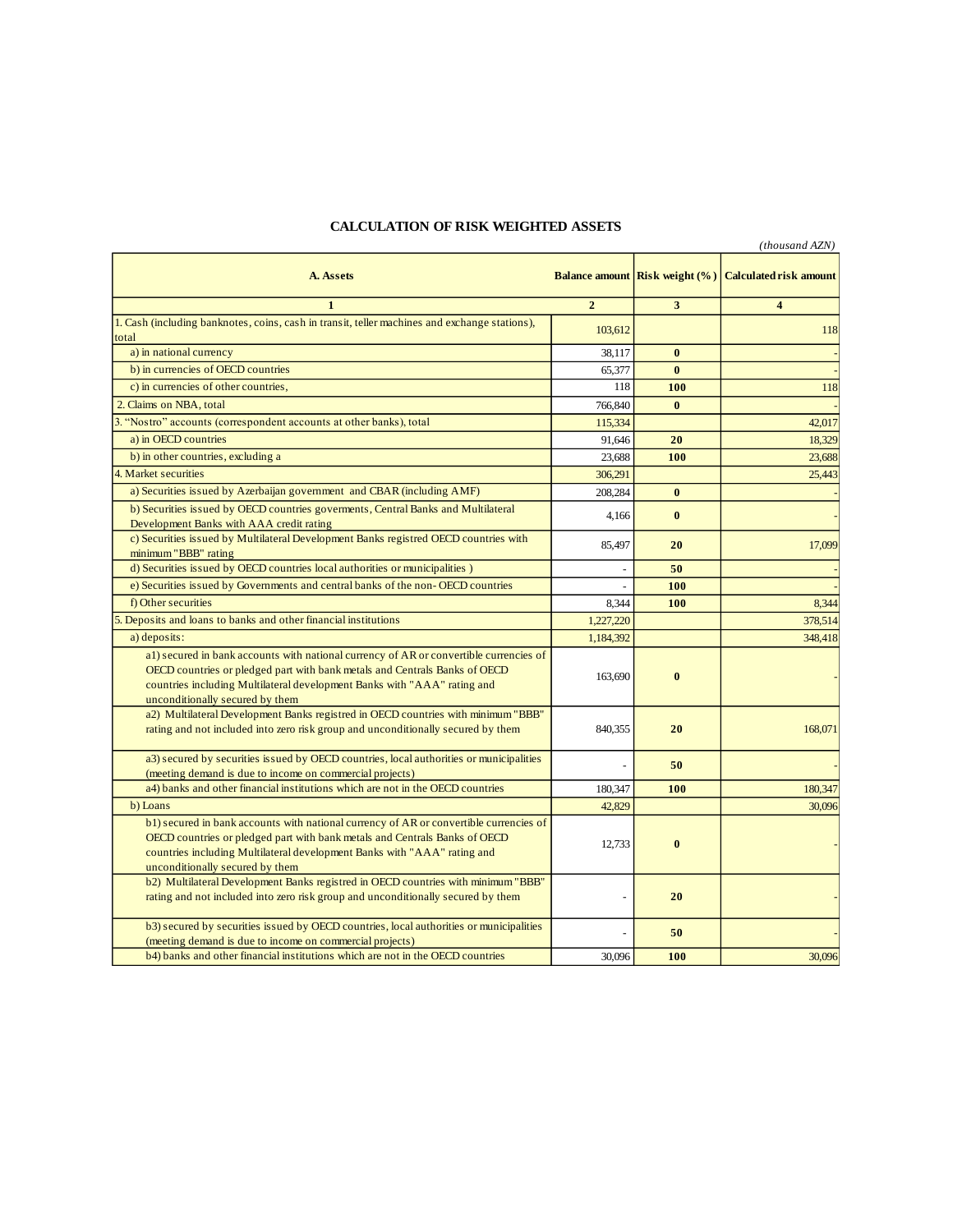| 6. Loans to customers                                                                                                                                                                                                                                                                                         | 1,029,680 |              | 994,960 |
|---------------------------------------------------------------------------------------------------------------------------------------------------------------------------------------------------------------------------------------------------------------------------------------------------------------|-----------|--------------|---------|
| a) loans to the industrial sector:                                                                                                                                                                                                                                                                            | 200,793   |              | 224,820 |
| al) secured in bank accounts with national currency of AR or convertible currencies of<br>OECD countries or pledged part with bank metals and Multilateral development Banks<br>with "AAA" rating and unconditionally secured by them                                                                         | 4,394     | $\bf{0}$     |         |
| a2) Pledged part with secutities of Government of AR, Central Bank, OECD<br>governments, central banks, Multilateral Development Banks which are not in 0 (zero)<br>risk group with minimum "BBB" credit rating or unconditionally guranteed by them                                                          |           | 20           |         |
| a3) secured by securities issued by OECD countries, local authorities or municipalities<br>(meeting demand is due to income on commercial projects)                                                                                                                                                           |           | 50           |         |
| a4) in other cases                                                                                                                                                                                                                                                                                            | 196,399   | $\mathbf{X}$ | 224,820 |
| a4_1) local currency                                                                                                                                                                                                                                                                                          | 54,295    | 100          | 54,295  |
| a4_2) OECD countries' freely convertible currencies                                                                                                                                                                                                                                                           | 142,104   | 120          | 170,525 |
| a4_3) currency of non-OECD countries                                                                                                                                                                                                                                                                          |           | 120          |         |
| b) loans for agriculture:                                                                                                                                                                                                                                                                                     | 103,919   |              | 104,825 |
| b1) secured in bank accounts with national currency of AR or convertible currencies of<br>OECD countries or pledged part with bank metals and Multilateral development Banks<br>with "AAA" rating and unconditionally secured by them                                                                         | 1,298     | $\bf{0}$     |         |
| b2) Pledged part with secutities of Government of AR, Central Bank, OECD<br>governments, central banks, Multilateral Development Banks which are not in 0 (zero)<br>risk group with minimum "BBB" credit rating or unconditionally guranteed by them                                                          |           | 20           |         |
| b3) secured by securities issued by OECD countries, local authorities or municipalities<br>(meeting demand is due to income on commercial projects)                                                                                                                                                           |           | 50           |         |
| b4) other cases                                                                                                                                                                                                                                                                                               | 102,621   | $\mathbf{X}$ | 104,825 |
| b4_1) local currency                                                                                                                                                                                                                                                                                          | 91,603    | 100          | 91,603  |
| b4_2) OECD countries' freely convertible currencies                                                                                                                                                                                                                                                           | 11.018    | 120          | 13,222  |
| b4_3) currency of non-OECD countries                                                                                                                                                                                                                                                                          |           | 120          |         |
| c) Loans to construction sector:                                                                                                                                                                                                                                                                              | 60,964    |              | 66,642  |
| c1) secured in bank accounts with national currency of AR or convertible currencies of<br>OECD countries or pledged part with bank metals and Multilateral development Banks                                                                                                                                  | 40        | $\bf{0}$     |         |
| with "AAA" rating and unconditionally secured by them<br>c2) Pledged part with secutities of Government of AR, Central Bank, OECD<br>governments, central banks, Multilateral Development Banks which are not in 0 (zero)<br>risk group with minimum "BBB" credit rating or unconditionally guranteed by them |           | 20           |         |
| c3) secured by securities issued by OECD countries, local authorities or municipalities<br>(meeting demand is due to income on commercial projects)                                                                                                                                                           |           | 50           |         |
| c4) other cases                                                                                                                                                                                                                                                                                               | 60,924    | X            | 66,642  |
| c4_1) Milli valyuta                                                                                                                                                                                                                                                                                           | 32,337    | <b>100</b>   | 32,337  |
| c4 2) İƏİT ölkələrinin sərbəst dönərli valyutası                                                                                                                                                                                                                                                              | 28,588    | 120          | 34,305  |
| c4 3) İƏİT ölkələrinə aid olmayan ölkələrin valyutası                                                                                                                                                                                                                                                         |           | 120          |         |
| d) Loans to the transport and communication sectors:                                                                                                                                                                                                                                                          | 18,554    |              | 19,559  |
| d1) secured in bank accounts with national currency of AR or convertible currencies of<br>OECD countries or pledged part with bank metals and Multilateral development Banks<br>with "AAA" rating and unconditionally secured by them                                                                         |           | $\bf{0}$     |         |
| d2) Pledged part with secutities of Government of AR, Central Bank, OECD<br>governments, central banks, Multilateral Development Banks which are not in 0 (zero)<br>risk group with minimum "BBB" credit rating or unconditionally guranteed by them                                                          |           | 20           |         |
| d3) secured by securities issued by OECD countries, local authorities or municipalities                                                                                                                                                                                                                       |           | 50           |         |
| (meeting demand is due to income on commercial projects)                                                                                                                                                                                                                                                      |           |              |         |
| d4) other cases                                                                                                                                                                                                                                                                                               | 18,554    | $\mathbf X$  | 19,559  |
| $d4_1)$ local currency                                                                                                                                                                                                                                                                                        | 13,525    | 100          | 13,525  |
| d4_2) OECD countries' freely convertible currencies                                                                                                                                                                                                                                                           | 5,029     | 120          | 6,034   |
| d4_3) currency of non-OECD countries                                                                                                                                                                                                                                                                          |           | 120          |         |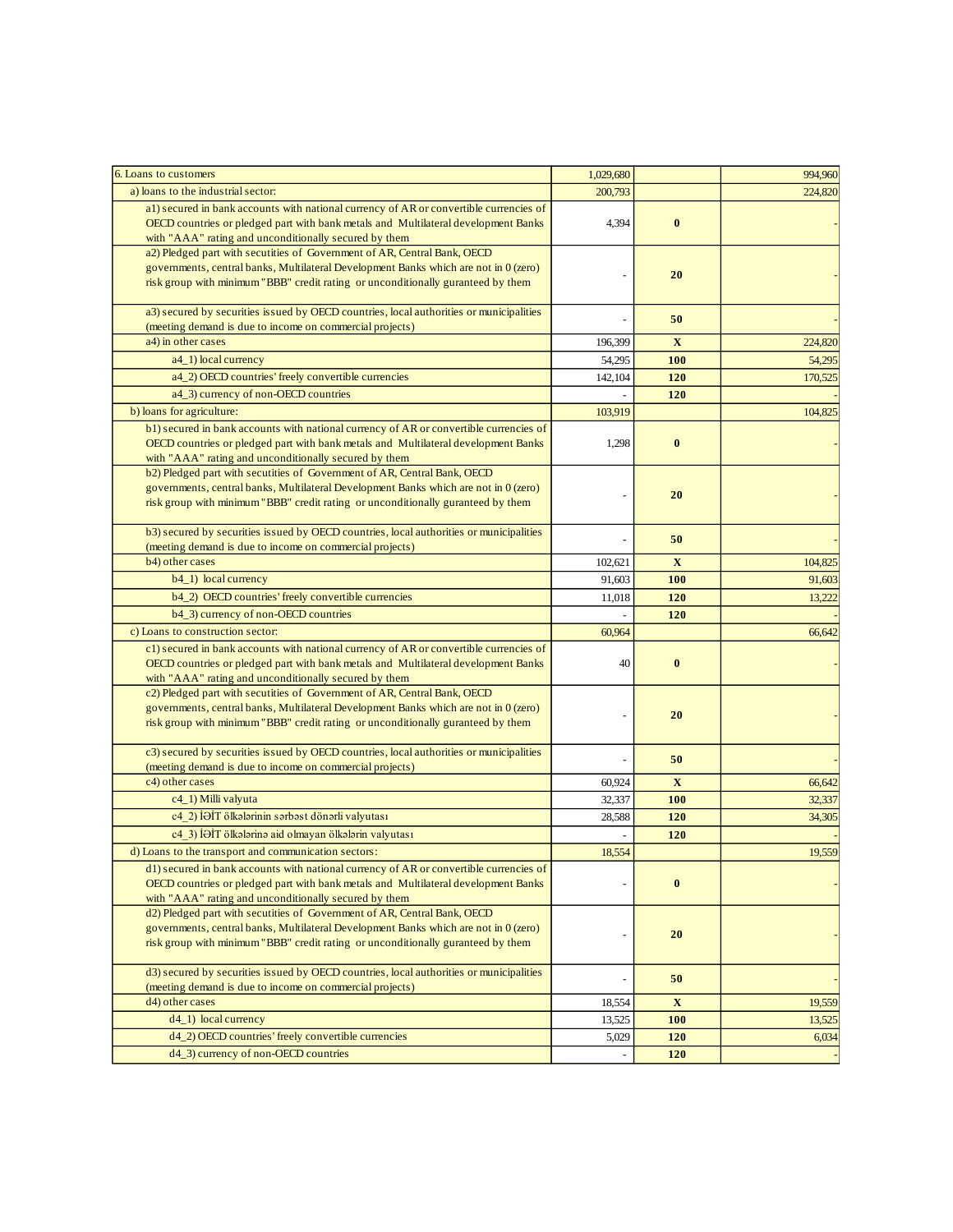| e) Loans trade and service sectors :                                                                                                                                         | 484,440   |              | 377,705   |
|------------------------------------------------------------------------------------------------------------------------------------------------------------------------------|-----------|--------------|-----------|
| e1) secured in bank accounts with national currency of AR or convertible currencies of<br>OECD countries or pledged part with bank metals and Multilateral development Banks | 140,850   | $\bf{0}$     |           |
| with "AAA" rating and unconditionally secured by them                                                                                                                        |           |              |           |
| e2) Pledged part with secutities of Government of AR, Central Bank, OECD                                                                                                     |           |              |           |
| governments, central banks, Multilateral Development Banks which are not in 0 (zero)                                                                                         |           | 20           |           |
| risk group with minimum "BBB" credit rating or unconditionally guranteed by them                                                                                             |           |              |           |
| e3) secured by securities issued by OECD countries, local authorities or municipalities<br>(meeting demand is due to income on commercial projects)                          |           | 50           |           |
| e4) other cases                                                                                                                                                              | 343,590   | $\mathbf X$  | 377,705   |
| e4_1) local currency                                                                                                                                                         | 173,016   | 100          | 173,016   |
| e4_2) OECD countries' freely convertible currencies                                                                                                                          | 170,574   | 120          | 204,689   |
| e4_3) currency of non-OECD countries                                                                                                                                         |           | 120          |           |
| f) loans to individuals for personal purposes                                                                                                                                | 161,000   |              | 201,400   |
| f1) secured in bank accounts with national currency of AR or convertible currencies of                                                                                       |           |              |           |
| OECD countries or pledged part with bank metals and Multilateral development Banks                                                                                           | 2,719     | $\bf{0}$     |           |
| with "AAA" rating and unconditionally secured by them                                                                                                                        |           |              |           |
| f2) Pledged part with secutities of Government of AR, Central Bank, OECD                                                                                                     |           |              |           |
| governments, central banks, Multilateral Development Banks which are not in 0 (zero)                                                                                         |           | 20           |           |
| risk group with minimum "BBB" credit rating or unconditionally guranteed by them                                                                                             |           |              |           |
| f3) Mortgage loans (ADF funds or other sources to the same conditions) and securities                                                                                        |           |              |           |
| issued by OECD countries, local authorities or by the municipal authorities (a revenue                                                                                       | 14,820    | 50           | 7,410     |
| demand is for commercial projects)                                                                                                                                           |           |              |           |
| f4) unsecured consumer loans                                                                                                                                                 | 70,556    | $\mathbf{X}$ | 84,986    |
| $f4_1$ ) local currency                                                                                                                                                      | 41,697    | 100          | 41,697    |
| f4_2) OECD countries' freely convertible currencies                                                                                                                          | 28,859    | 150          | 43,289    |
| f4_3) currency of non-OECD countries                                                                                                                                         |           | 150          |           |
| f5) other consumer loans                                                                                                                                                     | 72,905    | $\mathbf{X}$ | 109,004   |
| $f_{-1}$ ) local currency                                                                                                                                                    | 707       | <b>100</b>   | 707       |
| f5_2) OECD countries' freely convertible currencies                                                                                                                          | 72,198    | 150          | 108,297   |
| f5_3) currency of non-OECD countries                                                                                                                                         |           | 150          |           |
| g) Loans to other sectors                                                                                                                                                    | 9         |              |           |
| g1) secured in bank accounts with national currency of AR or convertible currencies of                                                                                       |           |              |           |
| OECD countries or pledged part with bank metals and Multilateral development Banks                                                                                           |           | $\bf{0}$     |           |
| with "AAA" rating and unconditionally secured by them                                                                                                                        |           |              |           |
| g2) Pledged part with secutities of Government of AR, Central Bank, OECD                                                                                                     |           |              |           |
| governments, central banks, Multilateral Development Banks which are not in 0 (zero)<br>risk group with minimum "BBB" credit rating or unconditionally guranteed by them     |           | 20           |           |
|                                                                                                                                                                              |           |              |           |
| g3) secured by securities issued by OECD countries, local authorities or municipalities                                                                                      |           | 50           |           |
| (meeting demand is due to income on commercial projects)                                                                                                                     |           |              |           |
| g4) other cases                                                                                                                                                              | 9         | $\mathbf X$  | 9         |
| $g4$ (1) local currency                                                                                                                                                      | 9         | <b>100</b>   |           |
| g4_2) OECD countries' freely convertible currencies                                                                                                                          | L,        | 120          |           |
| g4_3) currency of non-OECD countries                                                                                                                                         |           | 120          |           |
| 7. Fixed assets not used in bank operations (minus depreciation)                                                                                                             | 21,428    | 100          | 21,428    |
| 8. Equity investments to unconsolidated subsidiary Banks and other in companies                                                                                              | 149,237   | $\bf{0}$     |           |
| 9. All other assests                                                                                                                                                         | 74,166    |              | 68,901    |
| a) secured in bank accounts with national currency of AR or convertible currencies of                                                                                        |           |              |           |
| OECD countries or pledged part with bank metals and Multilateral development Banks                                                                                           | 5,265     | $\bf{0}$     |           |
| with "AAA" rating and unconditionally secured by them<br>b) Pledged part with secutities of Government of AR, Central Bank, OECD governments,                                |           |              |           |
| central banks, Multilateral Development Banks which are not in 0 (zero) risk group with                                                                                      |           | 20           |           |
| minimum "BBB" credit rating or unconditionally guranteed by them                                                                                                             |           |              |           |
| c) secured by securities issued by OECD countries, local authorities or municipalities                                                                                       |           | 50           |           |
| (meeting demand is due to income on commercial projects)                                                                                                                     |           |              |           |
| d) other cases                                                                                                                                                               | 68,901    | <b>100</b>   | 68,901    |
| 10. (minus) Allowance for possible losses                                                                                                                                    | 78,364    | $\bf{0}$     |           |
| 11. Intangible assests                                                                                                                                                       | 15,335    | $\bf{0}$     |           |
| 12. Total balance assets                                                                                                                                                     | 3,730,778 | $\mathbf X$  |           |
| 13. The total amount of risk-weighted assets                                                                                                                                 |           |              | 1,531,380 |